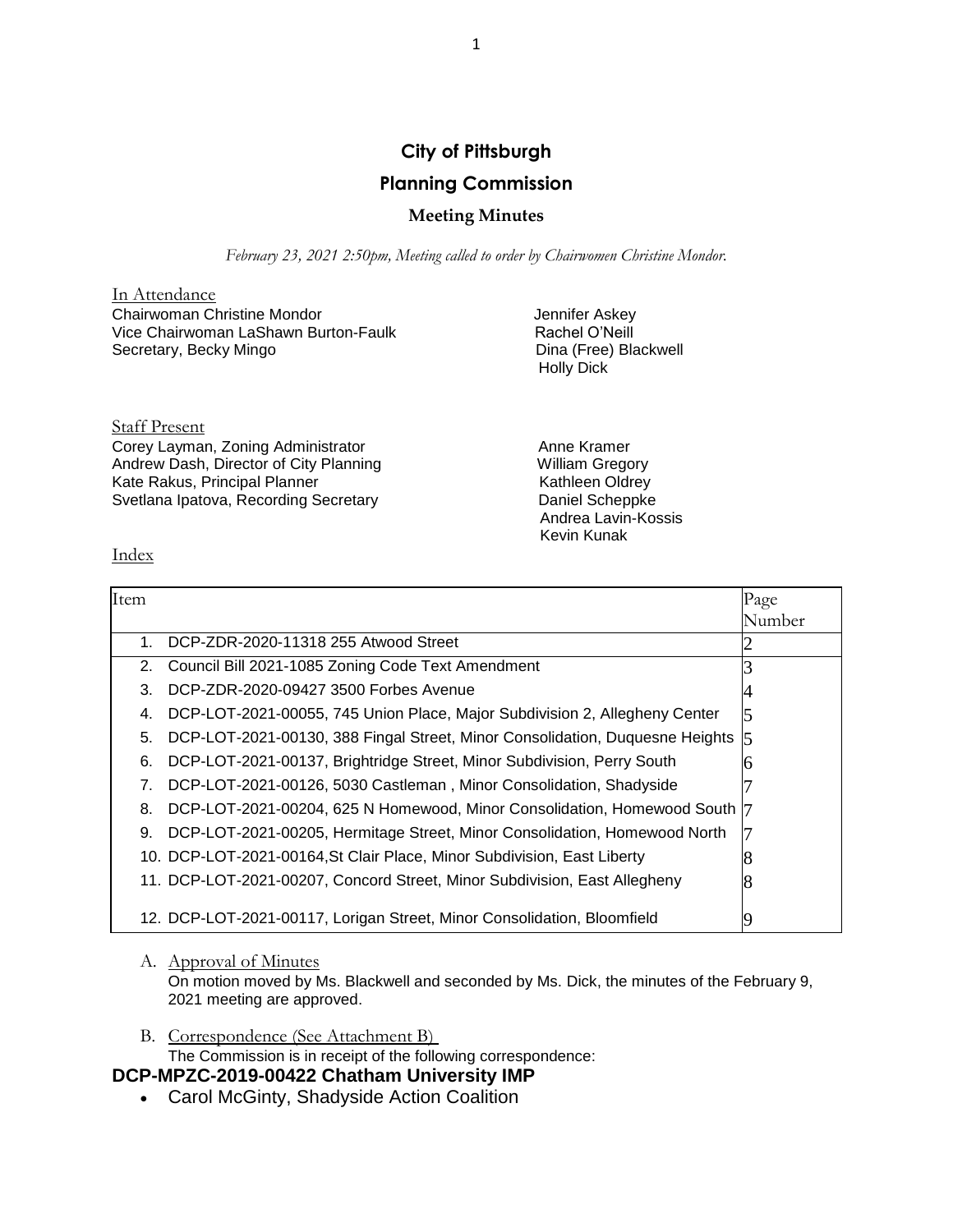# **DCP-MPZC-2020-01245 Larimer Zone Change Petition**

- Julie Edwards, Urban Redevelopment Authority
- State Senator Lindsey Williams
- State Representative Ed Gainey

## **DCP-MPZC-2020-00080 Carlow Zone Change Petition and Master Plan**

• David A Zubik, Bishop of Pittsburgh

## **DCP-ZDR-2020-09427 3500 Forbes Ave**

- Family House letter
- Family House slides
- Oakland Business Improvement District (OBID)
- Jonathan Salmans
- C. Development Reviews (See Attachment C for staff reports)

#### Hearing and Action

1. DCP-ZDR-2020-11318, 255 Atwood Street

Mr. Gregory made presentation in accordance with the attached staff report.

Ms. Jody Schurman, principal at Lab & Designs, informed commissioners about project description and location map. Ms. Schurman presented site plan, elevation plans, contextual street view photos, explained proposed landscaping and screening, accessibility and structural design, and community process held.

 There being no comments from the Public, the Chairwoman called for questions and comments from the Commissioners.

There being no comments from the Commissioners, the Chairwoman called for the Motion.

#### MOTION:

That the Planning Commission of the City of Pittsburgh APPROVES the Project Development Plan DCP-ZDR-2020-11318 was filed by Jody Schurman, on behalf of property owner KEHAYAS JOHN N, the property owner, with the following condition: 1. The final construction plans, including site plans and elevations be reviewed and approved by the Zoning Administrator prior to issuing the final Record of Zoning Approval. 

MOVED BY: Ms. Askey SECONDED BY: Ms. Mingo

IN FAVOR: Mingo, Dick, Burton-Faulk, Blackwell, Mondor, Askey RECUSED: OPPOSED:

MOTION CARRIED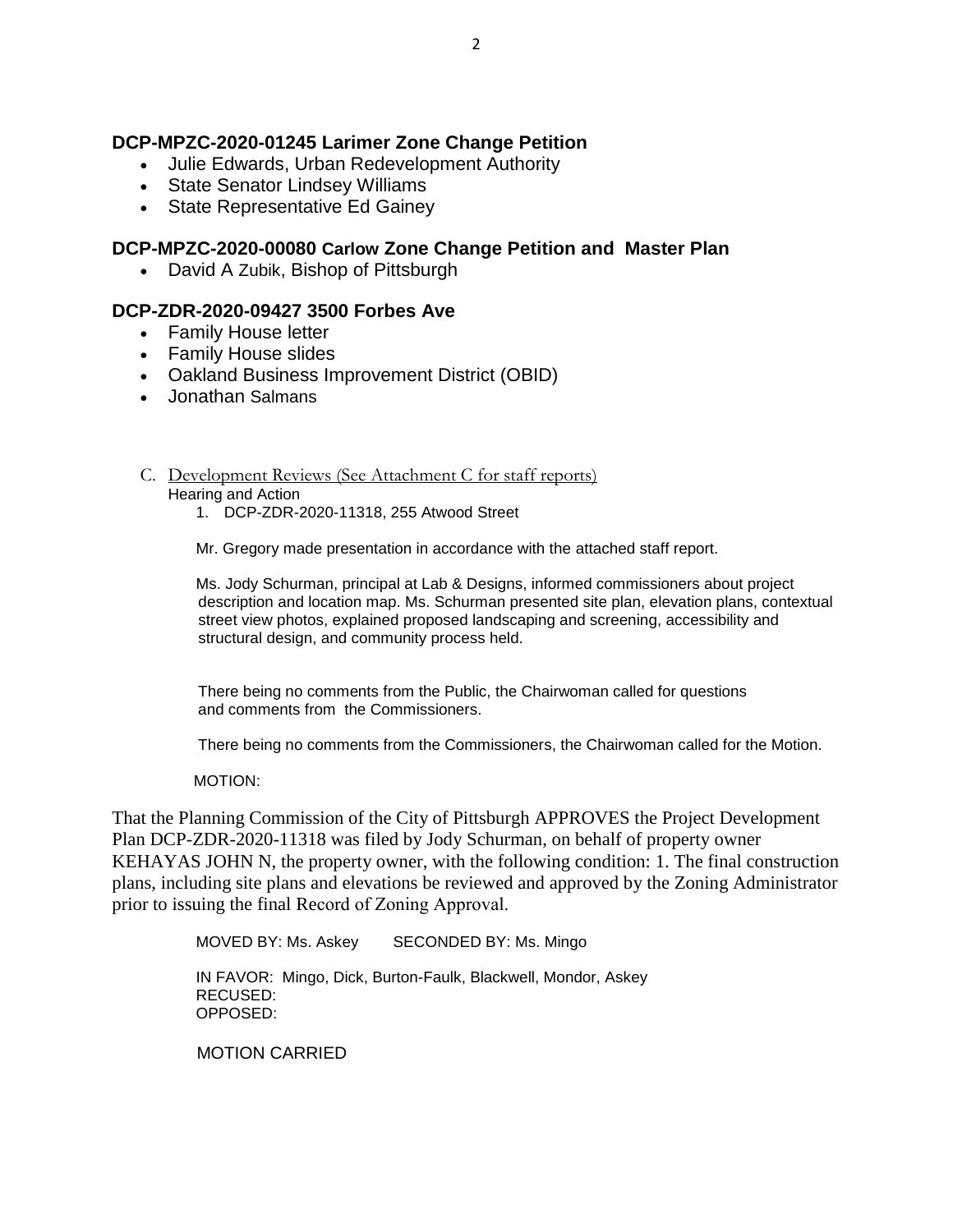2. Council Bill 2021-1085, Zoning Code Amendment

Ms. Andrea Lavin-Kossis made a presentation of proposed Zoning Code Text Amendment related to access for parking spaces for single-unit attached dwellings. Ms. Lavin-Kossis informed that Code Amendment will add parking standards to section 914.09, and explained benefits of this amendment.

The Chairwoman called for questions and comments from the Public.

Mr. Dave Breingan from Lawrenceville United supported the Amendment that will improve parking situation, also recommended actions to make additional steps for Code development related to parking in other districts.

Mr. John Axtell from Lawrenceville State holders supported the Amendment.

Mr. Sam Spearing from Bloomfield Development Corporation supported proposed Code Amendment.

Ms. Lauren Conley from Lawrenceville Corporation supported proposed Amendment and stated that more actions are required.

Ms. Ruby Velasco stated in support of proposal.

Ms. Alison K. from Public Transit stated that proposed Amendment is not a very good solution, suggested more actions for all Pittsburgh areas, especially that will reduce cost of new residences.

Mr. Bruce Chan from Bloomfield Development Corporation stated in support of proposal.

Ms. Wanda Wilson from Oakland Planning and Development Corporation supported the proposed Amendment.

There being no more comments from the Public, the Chairwoman called for questions and comments from the Commissioners.

Ms. O'Neill thanked for proposed information and asked for clarifications on some issues. She suggested to address more zoning districts as next steps, and offered help with further Code development.

Mr. Dash provided some clarifications for next complexed Zoning Code updates.

There being no more comments from the Commissioners, the Chairwoman called for the motion.

### MOTION: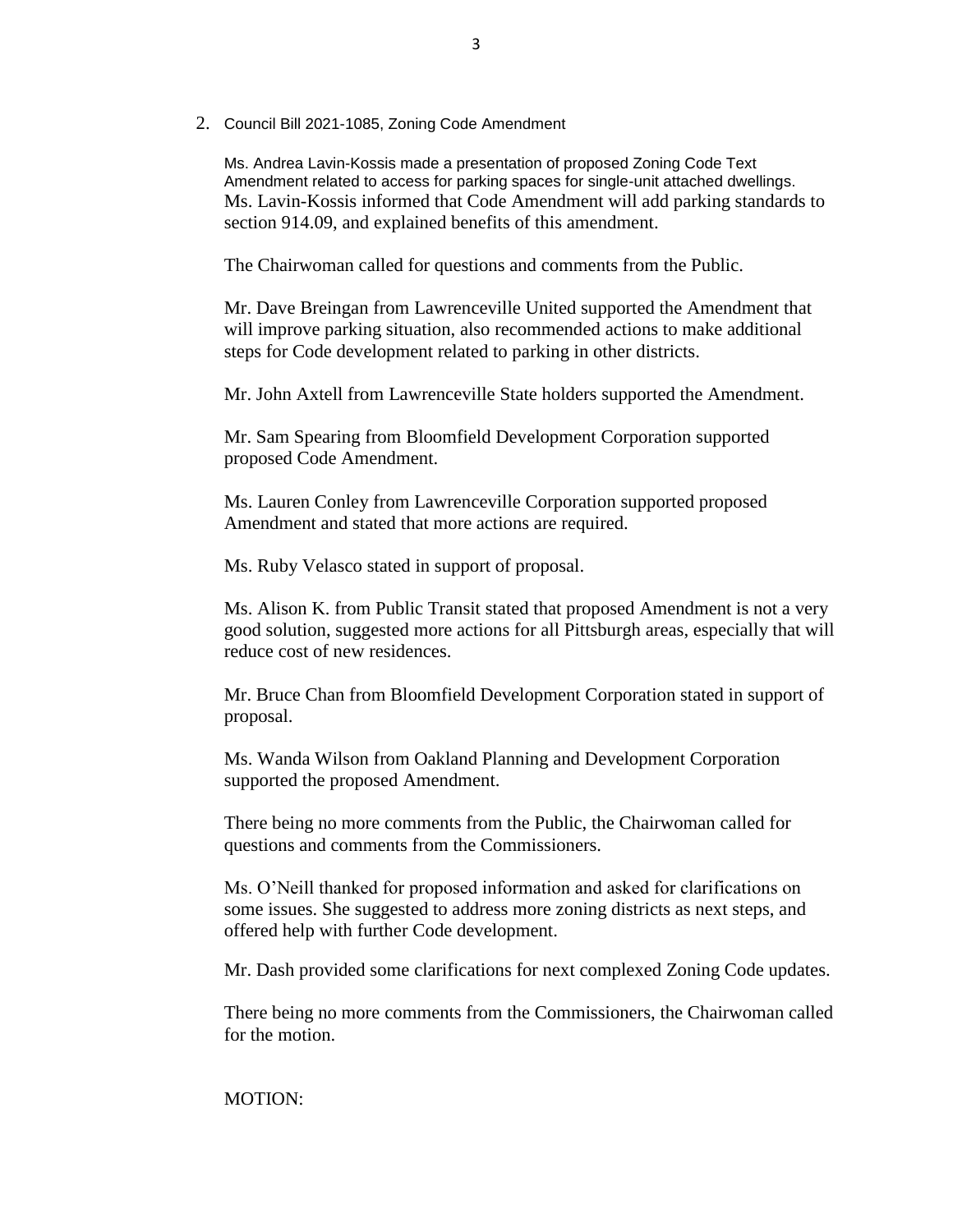That the Planning Commission makes a positive recommendation to Council on of Council Bill 2021- 1085 amending the Pittsburgh Code, Title Nine, Zoning Code, Chapter 914.

MOVED BY: Ms. O'Neill SECONDED BY: Ms. Burton-Faulk

IN FAVOR: Mingo, Dick, Blackwell, Mondor, Askey, Burton-Faulk, O'Neill ABSTAINED: OPPOSED:

MOTION CARRIED

3. DCP-ZDR-2020-09427, 3500 Forbes Avenue

Ms. Kramer made presentation in accordance with the attached staff report.

Mr. Kevin McKeegan from Meyer Unkovic Scott made project introduction, and clarified about recent correspondence received regarding the subject case. Mr. McKeegan underlined that there is a complete Zoning Code compliance for the subject case, and developers made some adjustments to eliminate concerns previously discussed.

Ms. Jessica Leo, director of Design and Development at CA Ventures, LLC explained changes made to the project.

Mr. Jay Silverman, project architect, presented project overview, location map, site plan, floor plans, and rooftop plan. In addition, he informed about parking proposed, bicycle plans, and storm water report. Mr. Silverman also explained elevation plans, renderings and exterior materials proposed to use.

The Chairwoman called for questions and comments from the Public.

Ms. Georgia Petropolis from Oakland Business Improvement District stated that correspondence was provided for PC attention with community project support and some concerns.

Ryan Wotus, attorney, presented opposition concerns. He informed that new structure would have a detrimental impact to the neighborhood; new building does not meet Zoning Code's section 922.10.E.2 requirements. Opposition crew asks commissioners not to approve this application.

 Mr. Eric Booth from Desmone Architect provided his opinion about negative impact of proposal and no compliance with Zoning Code specific sections.

Ms. Jennifer March from Family House explained services provided by their organization to patient guests. Ms. March stated that guests need comfortable environment while staying in the hotel, and new building is very massive and will create problems in a future.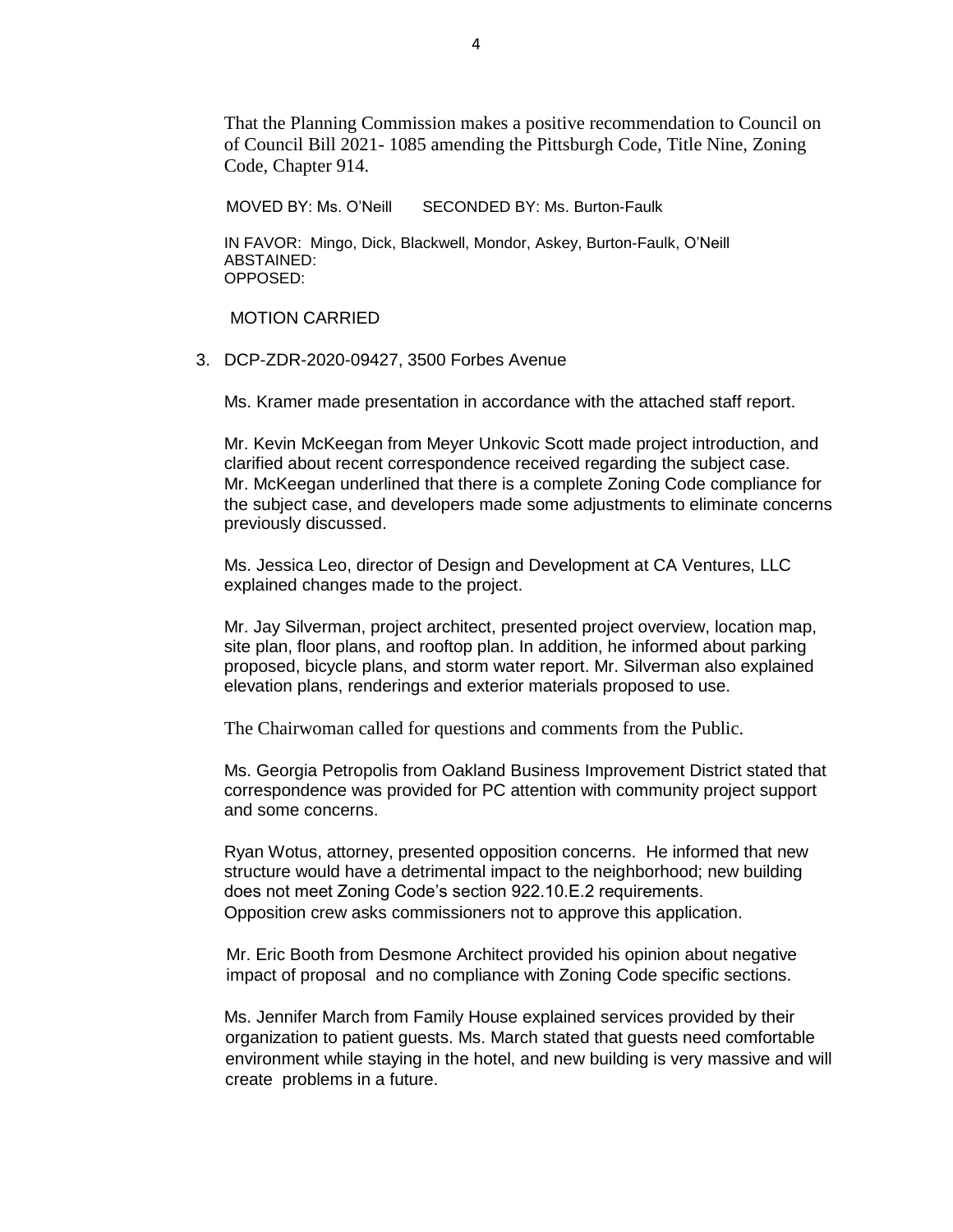Ms. Alison K. from Public Transit explained her concerns about parking garage, and proposed to construct more units with lower cost.

Mr. Connor Scanlon, resident, provided his opinion that a new structure will be in a violation with the Zoning Code, and does not have enough retail space proposed.

Ms. Wanda Wilson from Oakland Planning and Development Corporation had concerns regarding building design, esthetic, and affordable units. Ms. Wilson did not support this application.

There being no more comments from the Public, the Chairwoman called for questions and comments from the Commissioners.

Ms. Blackwell asked the applicants to describe communication with the community groups.

Ms. Mingo thanked the developers for moving proposed generator inside of the structure, and agreed that proposed building is to massive.

Ms. Mondor said that commissioners appreciate changes made to the project, proposed to think about rooftop deck addition and changes to reduce the height.

Mr. McKeegan summarized project points of discussions.

PC commissioners closed testimony and recommended developers to address issues for continuation on March 23,201.

#### D. Plan of Lots

4. DCP-LOT-2021-00055, 745 Union Place, Major Subdivision 2, Allegheny Center

Mr. Scheppke made presentation in accordance with the attached staff report. There being no comments from the Public, the Chairwoman called for questions and comments from the Commissioners.

There being no comments from the Commissioners, the Chairwoman called for the Motion. MOTION:

Union Place Consolidation, 22nd Ward, City of Pittsburgh, County of Allegheny, received by the Planning Commission on February 23, 2021, BE APPROVED and the signatures of the proper officers of the Planning Commission be affixed thereto. (No improvements or monuments needed.)

MOVED BY: Ms. Dick SECONDED BY: Ms. Askey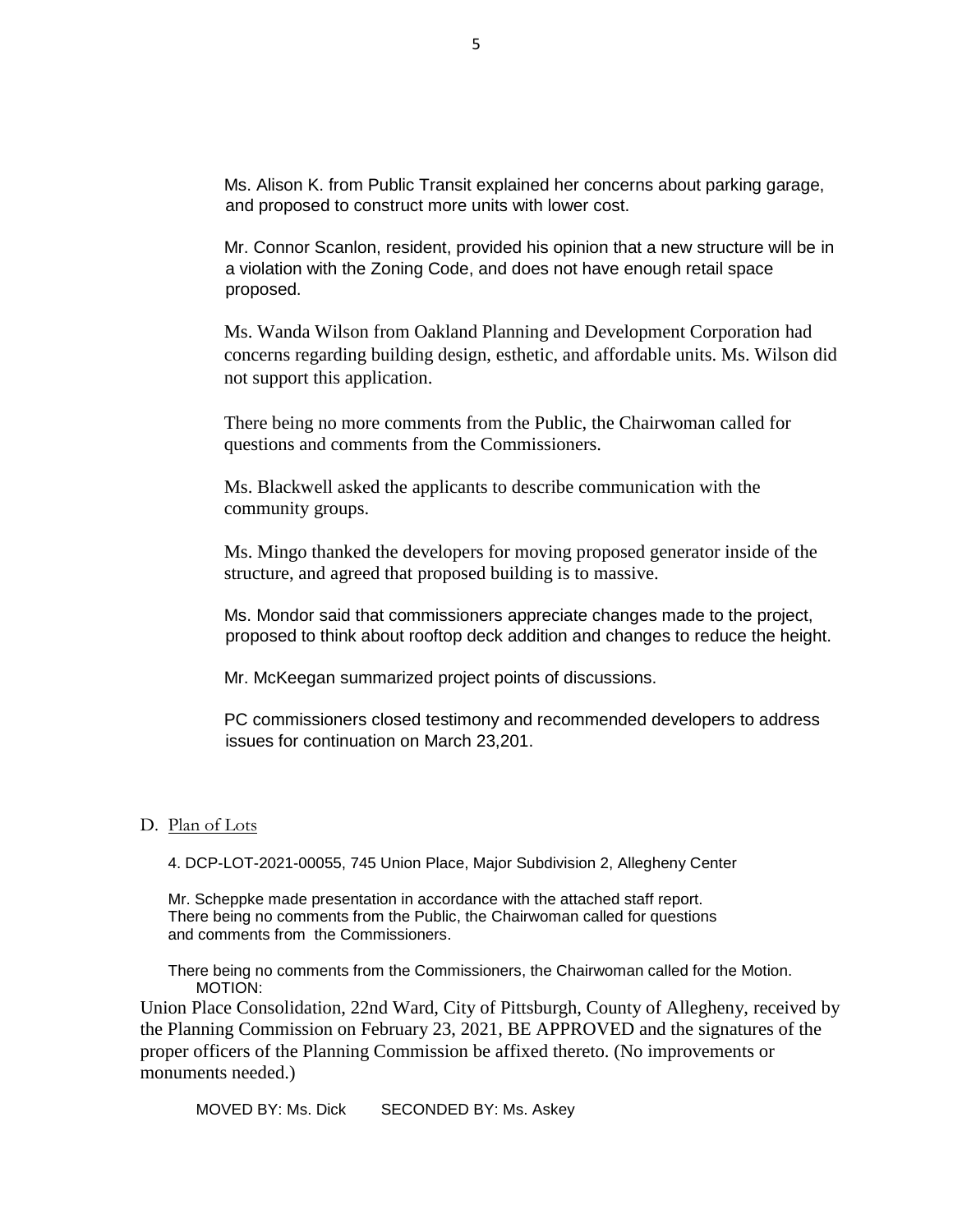IN FAVOR: Mingo, Dick, Burton-Faulk, Blackwell, Mondor, Askey RECUSED: OPPOSED:

MOTION CARRIED

5.DCP-LOT-2021-00130, 388 Fingal Street, Minor Consolidation, Duquesne Heights

Mr. Scheppke made presentation in accordance with the attached staff report. There being no comments from the Public, the Chairwoman called for questions and comments from the Commissioners.

There being no comments from the Commissioners, the Chairwoman called for the Motion. MOTION:

388 Fingal Street Consolidation, 19th Ward, City of Pittsburgh, County of Allegheny, received by the Planning Commission on February 23, 2021, BE APPROVED and the signatures of the proper officers of the Planning Commission be affixed thereto. (No improvements or monuments needed.)

MOVED BY: Ms. Dick SECONDED BY: Ms. Askey

IN FAVOR: Mingo, Dick, Burton-Faulk, Blackwell, Mondor, Askey RECUSED: OPPOSED:

MOTION CARRIED

6. DCP-LOT-2021-00137, Brightridge Street, Minor Subdivision, Perry South

Mr. Scheppke made presentation in accordance with the attached staff report. There being no comments from the Public, the Chairwoman called for questions and comments from the Commissioners.

There being no comments from the Commissioners, the Chairwoman called for the Motion. MOTION:

Brightridge Street Subdivision, 25th Ward, City of Pittsburgh, County of Allegheny, received by the Planning Commission on February 23, 2021, BE APPROVED and the signatures of the proper officers of the Planning Commission be affixed thereto. (No improvements or monuments needed.)

MOVED BY: Ms. Dick SECONDED BY: Ms. Askey

IN FAVOR: Mingo, Dick, Burton-Faulk, Blackwell, Mondor, Askey RECUSED: OPPOSED:

MOTION CARRIED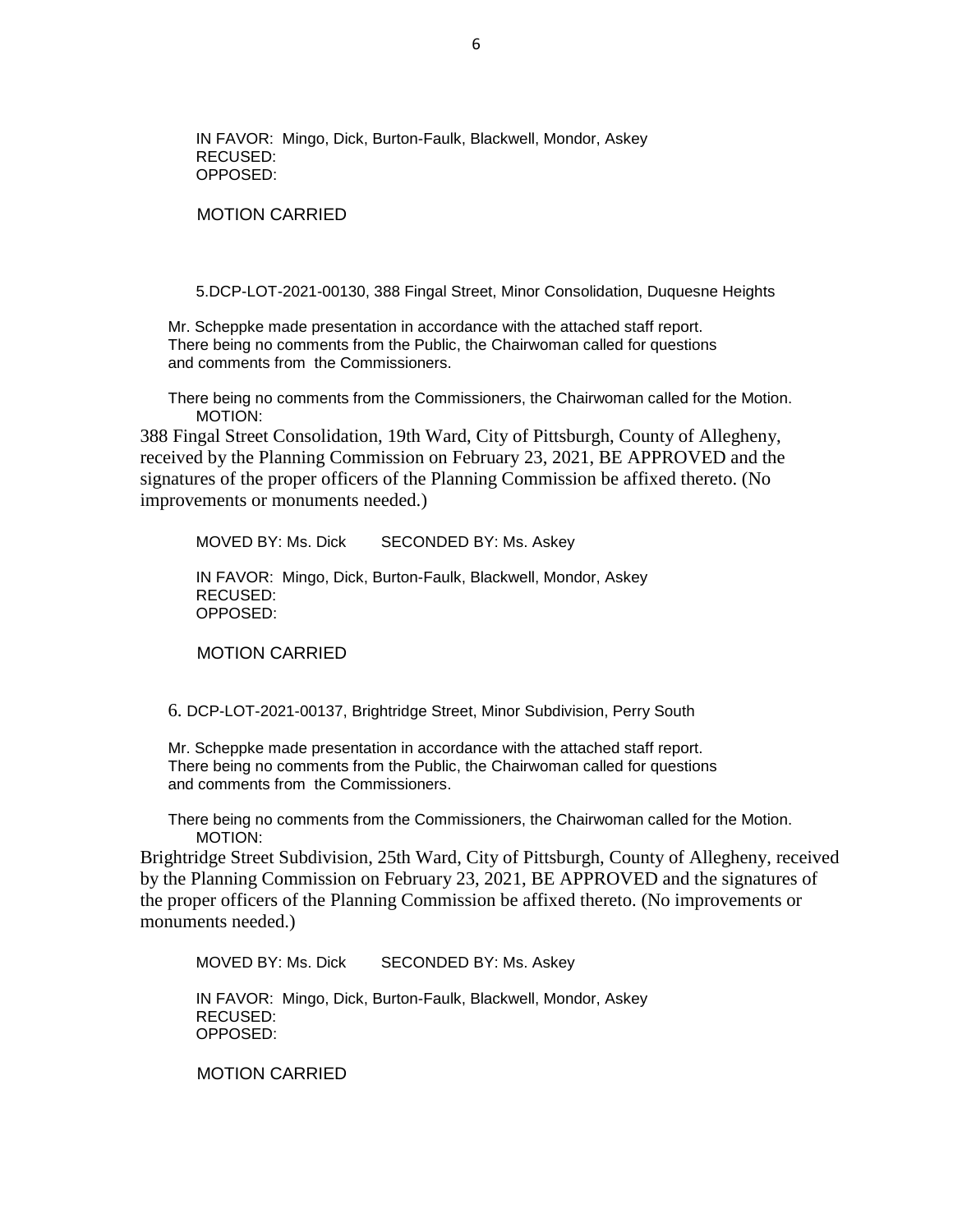7. DCP-LOT-2021-00126, 5030 Castleman , Minor Consolidation, Shadyside Mr. Scheppke made presentation in accordance with the attached staff report. There being no comments from the Public, the Chairwoman called for questions and comments from the Commissioners.

There being no comments from the Commissioners, the Chairwoman called for the Motion. MOTION:

5030 Castleman Street Consolidation, 7th Ward, City of Pittsburgh, County of Allegheny, received by the Planning Commission on February 23, 2021, BE APPROVED and the signatures of the proper officers of the Planning Commission be affixed thereto. (No improvements or monuments needed.)

MOVED BY: Ms. Dick SECONDED BY: Ms. Askey IN FAVOR: Mingo, Dick, Burton-Faulk, Blackwell, Mondor, Askey RECUSED: OPPOSED:

MOTION CARRIED

8. DCP-LOT-2021-00204, 625 N Homewood, Minor Consolidation, Homewood South

Mr. Scheppke made presentation in accordance with the attached staff report. There being no comments from the Public, the Chairwoman called for questions and comments from the Commissioners.

There being no comments from the Commissioners, the Chairwoman called for the Motion. MOTION:

625 N Homewood Consolidation, 13th Ward, City of Pittsburgh, County of Allegheny, received by the Planning Commission on February 23, 2021, BE APPROVED and the signatures of the proper officers of the Planning Commission be affixed thereto. (No improvements or monuments needed.)

MOVED BY: Ms. Dick SECONDED BY: Ms. Askey

IN FAVOR: Mingo, Dick, Burton-Faulk, Blackwell, Mondor, Askey RECUSED: OPPOSED:

MOTION CARRIED

9. DCP-LOT-2021-00205, Hermitage Street, Minor Consolidation, Homewood North

Mr. Scheppke made presentation in accordance with the attached staff report. There being no comments from the Public, the Chairwoman called for questions and comments from the Commissioners.

There being no comments from the Commissioners, the Chairwoman called for the Motion.

MOTION: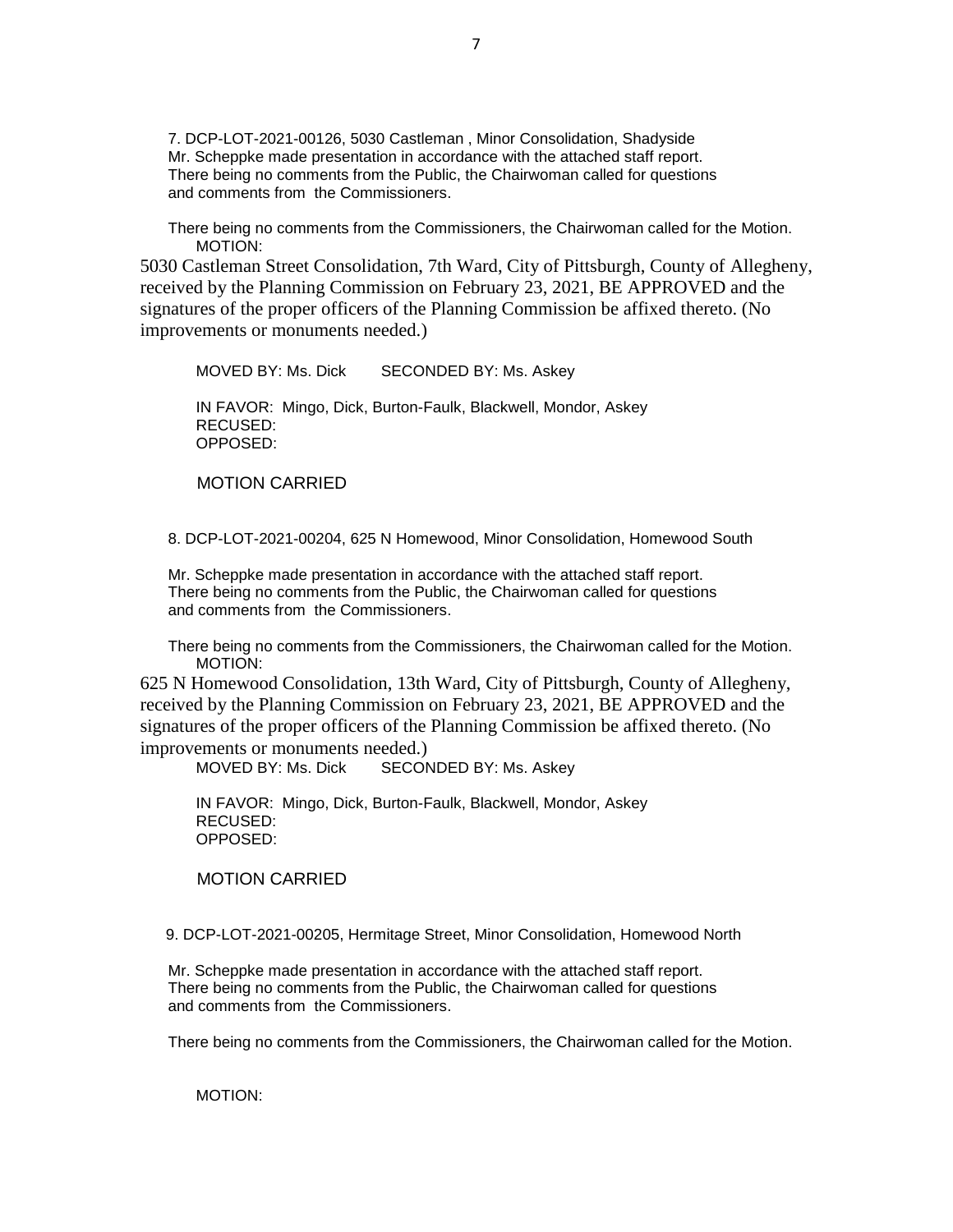Hermitage Street Consolidation, 12th Ward, City of Pittsburgh, County of Allegheny, received by the Planning Commission on February 23, 2021, BE APPROVED and the signatures of the proper officers of the Planning Commission be affixed thereto. (No improvements or monuments needed.)

MOVED BY: Ms. Dick SECONDED BY: Ms. Askey IN FAVOR: Mingo, Dick, Burton-Faulk, Blackwell, Mondor, Askey RECUSED: OPPOSED:

MOTION CARRIED

10.DCP-LOT-2021-00164,St Clair Place, Minor Subdivision, East Liberty

Mr. Scheppke made presentation in accordance with the attached staff report. There being no comments from the Public, the Chairwoman called for questions and comments from the Commissioners.

There being no comments from the Commissioners, the Chairwoman called for the Motion. MOTION:

St Clair Place Subdivision, 11th Ward, City of Pittsburgh, County of Allegheny, received by the Planning Commission on February 23, 2021, BE APPROVED and the signatures of the proper officers of the Planning Commission be affixed thereto. (No improvements or monuments needed.)

MOVED BY: Ms. Dick SECONDED BY: Ms. Askey IN FAVOR: Mingo, Dick, Burton-Faulk, Blackwell, Mondor, Askey RECUSED: OPPOSED:

MOTION CARRIED

11.DCP-LOT-2021-00207, Concord Street, Minor Subdivision, East Allegheny

Mr. Scheppke made presentation in accordance with the attached staff report. There being no comments from the Public, the Chairwoman called for questions and comments from the Commissioners.

There being no comments from the Commissioners, the Chairwoman called for the Motion. MOTION:

Concord Street Subdivsion, 23rd Ward, City of Pittsburgh, County of Allegheny, received by the Planning Commission on February 23, 2021, BE APPROVED and the signatures of the proper officers of the Planning Commission be affixed thereto. (No improvements or monuments needed.)

MOVED BY: Ms. Dick SECONDED BY: Ms. Askey

IN FAVOR: Mingo, Dick, Burton-Faulk, Blackwell, Mondor, Askey RECUSED: